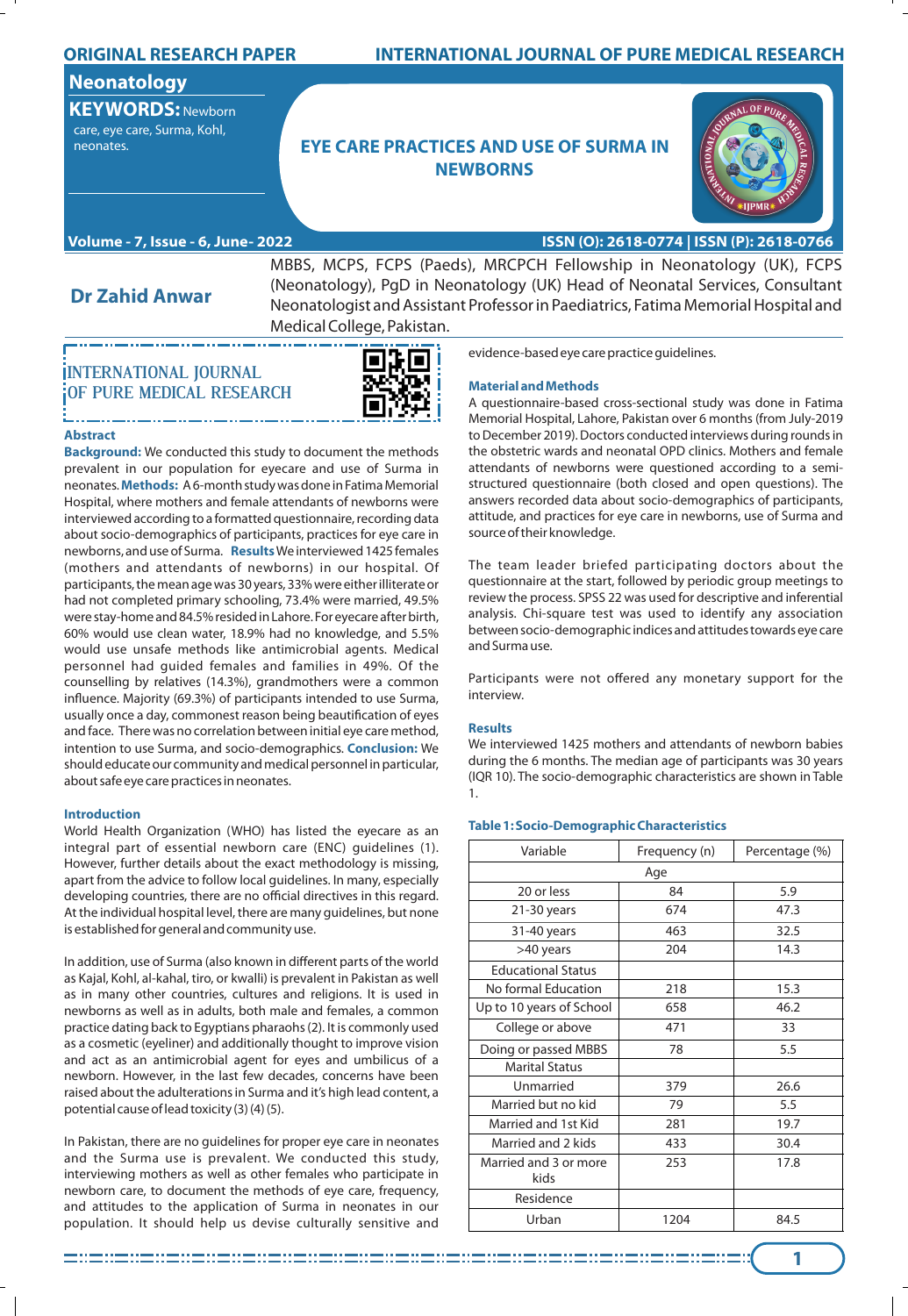## **ORIGINAL RESEARCH PAPER**

## **INTERNATIONAL JOURNAL OF PURE MEDICAL RESEARCH**

| Villages                    | 221 | 15.5 |  |
|-----------------------------|-----|------|--|
| Occupation                  |     |      |  |
| Housewife                   | 706 | 49.5 |  |
| Jobs                        | 620 | 43.6 |  |
| <b>Completing Education</b> | qq  | 6.9  |  |

Most of the participants had been to school or college (79.2%) and another 5.5% were doing MBBS. Almost half of the participants  $(51.2% =$  unmarried, married with no kids and 1<sup>st</sup> time mothers) had answered reflecting their observation of practices at home. Half of our participants were stay-home mothers. Common jobs in the remaining 46% of females were doctors, teachers, nurses, bank officers, workers in super-markets, beauticians, and housemaids. Most of our interviewees came from Lahore (an urban area), the second-largest city in Pakistan.

## **Table 2: Attitudes about Eye Care in Newborns**

| Variable                            | Frequency (n)<br>Percentage (%)<br>Total = $1425$ |                 |  |  |  |  |
|-------------------------------------|---------------------------------------------------|-----------------|--|--|--|--|
| Source of Knowledge about Eyecare   |                                                   |                 |  |  |  |  |
| Doctor                              | 552                                               | 38.7            |  |  |  |  |
| Nobody told / do not<br>know        | 478                                               | 33.5            |  |  |  |  |
| Relatives                           | 204                                               | 14.3            |  |  |  |  |
| Nurse or midwife                    | 147                                               | 10.3            |  |  |  |  |
| Read about it                       | 44                                                | 3.1             |  |  |  |  |
| First Cleaning of Eyes              |                                                   |                 |  |  |  |  |
| Water and cotton or<br>cloth        | 855                                               | 60.0            |  |  |  |  |
| Do not know                         | 160                                               | 11.2            |  |  |  |  |
| No need                             | 110                                               | 7.7             |  |  |  |  |
| Normal saline                       | 72                                                | 5.1             |  |  |  |  |
| Antibacterial drops                 | 63                                                | 4.4             |  |  |  |  |
| Rose water                          | 59                                                | 4.1             |  |  |  |  |
| Cloth or cotton only                | 37                                                | 2.6             |  |  |  |  |
| <b>Tissue wipes</b>                 | 23                                                | 1.6             |  |  |  |  |
| Alcohol wipes                       | 22                                                | 1.5             |  |  |  |  |
| Polyfax eye ointment                | 16                                                | 1.1             |  |  |  |  |
| Surma                               | 8                                                 | 0.6             |  |  |  |  |
|                                     | Intention to Use Surma                            |                 |  |  |  |  |
| Yes                                 | 987                                               | 69.3            |  |  |  |  |
| N <sub>o</sub>                      | 404                                               | 28.4            |  |  |  |  |
| Do not know                         | 34                                                | 2.4             |  |  |  |  |
| Number of Surma<br>Applications     | (of 987)                                          | (of yes answer) |  |  |  |  |
| 1 time a day                        | 534                                               | 37.5            |  |  |  |  |
| 2 times a day                       | 316                                               | 22.2            |  |  |  |  |
| 3 or more times                     | 137                                               | 9.6             |  |  |  |  |
| Why use Surma<br>(multiple answers) | (Total 3453)                                      | (% of 3453)     |  |  |  |  |
| Beautifies eyes                     | 1003                                              | 29.0            |  |  |  |  |
| Improves vision                     | 914                                               | 26.5            |  |  |  |  |
| Makes eyes bigger in<br>size        | 650                                               | 18.8            |  |  |  |  |
| Prevents eye ailments               | 438                                               | 12.7            |  |  |  |  |
| Keeps eye clean and safe            | 359                                               | 10.4            |  |  |  |  |
| Prevents evil-eye                   | 89<br>2.6                                         |                 |  |  |  |  |

Table 2 demonstrates the attitude of participants to eye care in newborns after birth. Commonest practise to clean eyes of baby after birth had been the use of water or normal saline with cloth or tissue wipes to clean eyes (60%). The second largest group (18.9%) either did not know about the appropriate method to clean eyes or thought it unimportant. However, 11.7% used unsafe materials to clean eyes such as antimicrobials (over the counter), rose water (poor quality control) and surma. Polyfax eye ointment, which was selected by 1% of females, is an antibacterial agent containing polymyxin sulphate and bacitracin zinc. Other antibiotic eye drops used contained gentamicin, tobramycin, or chloramphenicol.

Regarding eye care advice source, almost half of the females (49%) followed the advice of their family physicians or nurses (in delivery room or obstetric wards). About 33% said that nobody has counselled them regarding safe practices. Another 14.3% mentioned advices by relatives, of which, grandmothers especially maternal grandmothers were a common influence.

Two third of our participants intended to use or were using Surma, usually once a day, as shown in Table 2. The three most frequent causes for use of Surma had been the beautification of eyes and face, its ability to improve vision, and its role in making eyes bigger in size. These women thought surma to be safe and did not mention any side-effects. However, of the 30.8% participants, who do not apply surma, they were either unsure about its role or were afraid to apply anything to neonate's eyes.

None of the females knew about the source of Surma, and all of them had acquired it from commercially available over the counter preparations. A few had bought kohl stone, ground it at home and mixed with vegetable oil. Kohl stone was often purchased from Makkah or Medina during Islamic pilgrimages by family members.

We calculated p-value for associations between the method of initial eye care (dividing into safe, unsafe or do not know categories) and surma use with age, address, marital status, parity, education, occupation, and personnel who taught them (Table 3). We did not find any significant correlation.

| Parameters                                         | How to Clean Eyes after<br><b>Birth</b> |      |                           | P-<br>Value | Surma Use      |           |     |
|----------------------------------------------------|-----------------------------------------|------|---------------------------|-------------|----------------|-----------|-----|
|                                                    | do not<br>know                          | safe | unsafe                    |             | do not<br>know | <b>No</b> | Yes |
| Maternal Age                                       |                                         |      |                           |             |                |           |     |
| 20 or less                                         | 24                                      | 47   | 13                        | 0.25        | $\overline{2}$ | 37        | 45  |
| 21-30 years                                        | 124                                     | 456  | 94                        |             | 19             | 192       | 463 |
| 31-40 years                                        | 80                                      | 309  | 74                        |             | 10             | 114       | 339 |
| >40 years                                          | 42                                      | 138  | 24                        |             | 3              | 61        | 140 |
|                                                    |                                         |      | <b>Maternal Education</b> |             |                |           |     |
| >5 years of<br>education                           | 157                                     | 516  | 110                       | 0.49        | 21             | 240       | 522 |
| Illiterate or <5<br>years of<br>school             | 113                                     | 434  | 95                        |             | 13             | 164       | 465 |
| Maternal Profession                                |                                         |      |                           |             |                |           |     |
| Housewife                                          | 149                                     | 462  | 95                        | 0.10        | 17             | 197       | 492 |
| Working<br>women                                   | 121                                     | 488  | 110                       |             | 17             | 207       | 495 |
|                                                    | Marital Status and number of kids       |      |                           |             |                |           |     |
| Married with<br>2nd or more<br>kids                | 130                                     | 457  | 99                        | 0.99        | 18             | 192       | 476 |
| Unmarried,<br>married but<br>no kid and 1st<br>kid | 140                                     | 493  | 106                       |             | 16             | 212       | 511 |
| <b>Address</b>                                     |                                         |      |                           |             |                |           |     |

## **Table 3: Correlations**

**2**